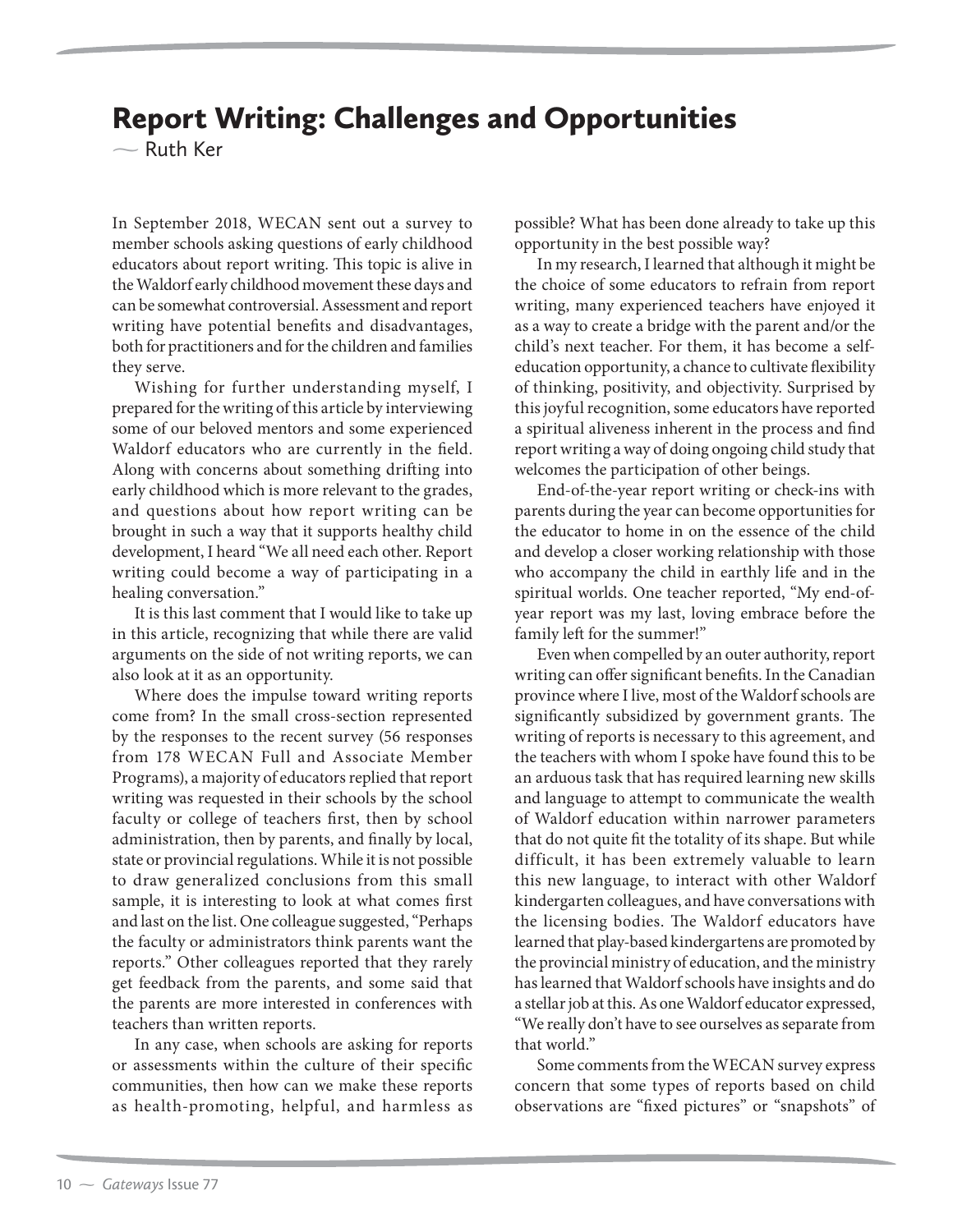specific points in time, when the truth is that children tend to go through many growth spurts and rapid changes from birth to seven. One said, "We find that written reports fixate the parents on a point in time and make the conversation between parents and the teacher less fluid." Others said that by the time the parent reads the report, the child could have passed through the stage described and be on to some other developmental manifestation. Parents may then feel the need to respond to something the report describes but that the child has outgrown. Many schools reported a lack of consensus as to whether it is appropriate at all to write reports for children under age seven<sup>1</sup>

Fortunately, much work has already been done to describe what kind of assessment is appropriate for early childhood settings. In a document published by ECSWE, the European Council for Steiner Waldorf Education, called "Assessment: Friend or Foe of Learning," it is suggested that "individual-centred education," such as Waldorf education, "needs to be accompanied by forms of assessment that take the unpredictable development of individuality into account." This report goes on to say: "Assessment practices should reflect the social nature of learning and therefore foster relationships between learners and teachers instead of alienating them. This requires an atmosphere of trust and esteem."**<sup>2</sup>**

And the International Waldorf Early Childhood Association, IASWECE, has created a position statement on "Non-judgemental Assessment in Steiner/Waldorf Early Childhood Settings" to support early childhood educators who find themselves required by regulatory bodies to write evaluative reports on each child in their care. This document, which is important reading for Waldorf early childhood educators, urges teachers to refrain from "reaching diagnostic and specific conclusions," and to ensure that "all observations are conducted in a spirit of caring, loving attention" with a "gesture of gentle inquiry" in order "to deepen the relationship with the child." We can heed their caution, "The early years of childhood need special protection to guard the child's unfolding forces against premature expectations."**<sup>3</sup>** So, what is it we should consider if we find ourselves in the position of being a report writer? Here, we may take counsel from Rudolf Steiner, who says, "The teacher must feel that he or she should perceive each child as a question posed by the super-sensible world to the sense world."**<sup>4</sup>**

We can ask ourselves, "What is the gesture behind the report? What is my intention or motivation for taking up this task?" If it is a judgment that we want to prove to others, then we are probably striving in the wrong direction. If it is to build a picture that allows the child's essence to shine through so it can be recognized by the parents, our colleagues, and even spiritual beings who want to contribute and inspire us further, then we are probably on the right track.

Some teachers approach this task by giving a recap of what happens in the yearly programming and then adding some positive information about the uniqueness of each individual child. This allows the teacher to provide a deepened picture of the child's qualities that the parents might not see or understand. It can be an opportunity for the educator to relay insights that have occurred, perhaps in connection with what the child's angel would want to be recognized, and ultimately what the child unconsciously wants us to understand and share with the parents. Oh, the joy of being truly seen!

Parents can sometimes have preconceived ideas about their child based on previously-encountered behaviors. The child may have grown out of these manifestations, but the parent may still be attached to a former pattern that the child has outgrown. Reports can be a vehicle for transforming ideas and removing attitudes that limit the child's greatness.

Reports can also be a vehicle for cultivating more conversation through which parents can share their insights into their child. As a parent myself, I remember looking for the indication that the teacher really saw and recognized the spirit of my child.

Some educators value the importance of developing report-writing skills as a preparation for practicing right speech—an aid to knowing how to speak about the child in Parent/Teacher conferences. While writing the report, we can imagine how it will be for